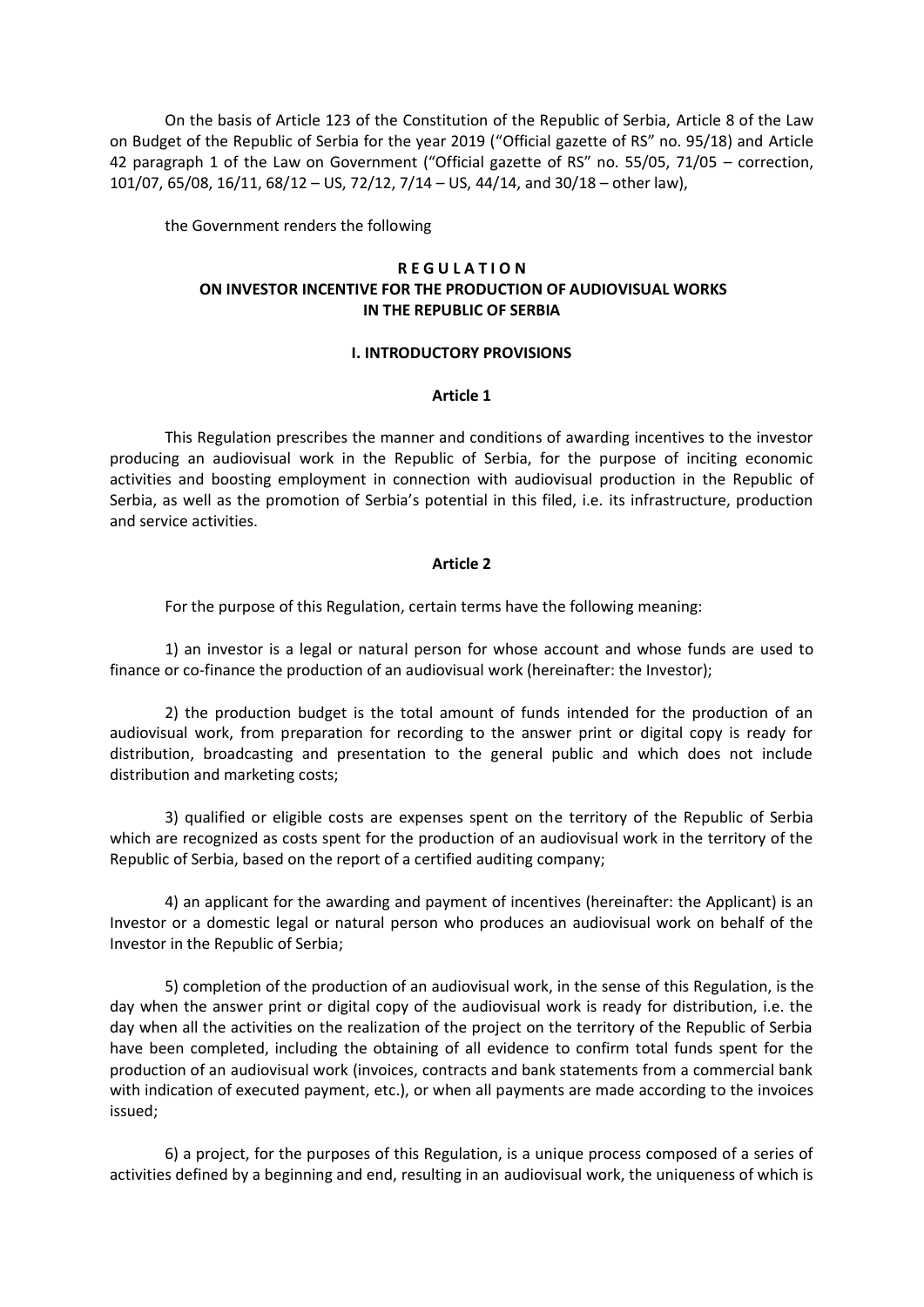reflected in the same program basis and in the same period of realization, regardless of whether it occurs as a whole or in separate segments.

### **Article 3**

Incentives in accordance with this Regulation are allocated to the Investor as non-refundable, by reimbursing part of the eligible costs incurred in the Republic of Serbia.

Incentives are allocated in the amount of 25% of eligible costs, all in accordance with the independent auditor's report on the production costs of the audiovisual work in the Republic of Serbia.

Exceptionally from paragraph 2 of this Article, provided that for realization of audiovisual work in the Republic of Serbia in the production budget for the realization of the project funds are allocated in the amount of more than EUR 5.000.000, incentives are allocated in the amount of 30% of eligible costs, all in accordance with the independent auditor's report on the production costs of the audiovisual work in the Republic of Serbia.

In accordance with this Regulation, the authorities and organizations of the Republic of Serbia, i.e. bodies and departments of local authorities, public companies, funds and directorates, institutions established by the Republic of Serbia and/or local authorities, as well as legal entities that are, due to provisions of the regulations governing budget system, considered as the users of public funds do not have the right to get incentives.

In the event the Republic of Serbia, autonomous province and unit of local self-government, through the competent authorities, and the legal entity that manages and/or disposes of public funds, has granted state aid for the production of an audiovisual work in any form, the total amount of state aid and incentives awarded under this Regulation may not exceed 50% of total amount of funds intended for the production of an audiovisual work in the Republic of Serbia.

Incentives allocated for a special-purpose film are awarded in the amount of 20% of eligible costs, provided that the total amount of approved funds awarded over three consecutive fiscal years does not exceed the prescribed maximum amount of state aid of small value (*de minimis* state aid) in accordance with the regulations governing the rules for granting state aid.

## **II. CONDITIONS FOR THE EXERCISE OF RIGHTS ON THE AWARDING OF INCENTIVES**

### **Article 4**

The conditions that the Investor must fulfil in order to exercise the right to be awarded incentives is to, for the purpose of producing an audiovisual work, allocate funds in the production budget for realization of the project in the Republic of Serbia, in an amount greater than the minimum funds for a specific format:

1) for a feature film and TV film: 300,000.00 EUR;

2) for a TV series: 300,000.00 EUR, provided the amount of funds intended for realization per episode may not be less than 100,000.00 EUR;

3) for an animated film, audio and/or visual post-production of an audiovisual work: 150,000.00 EUR;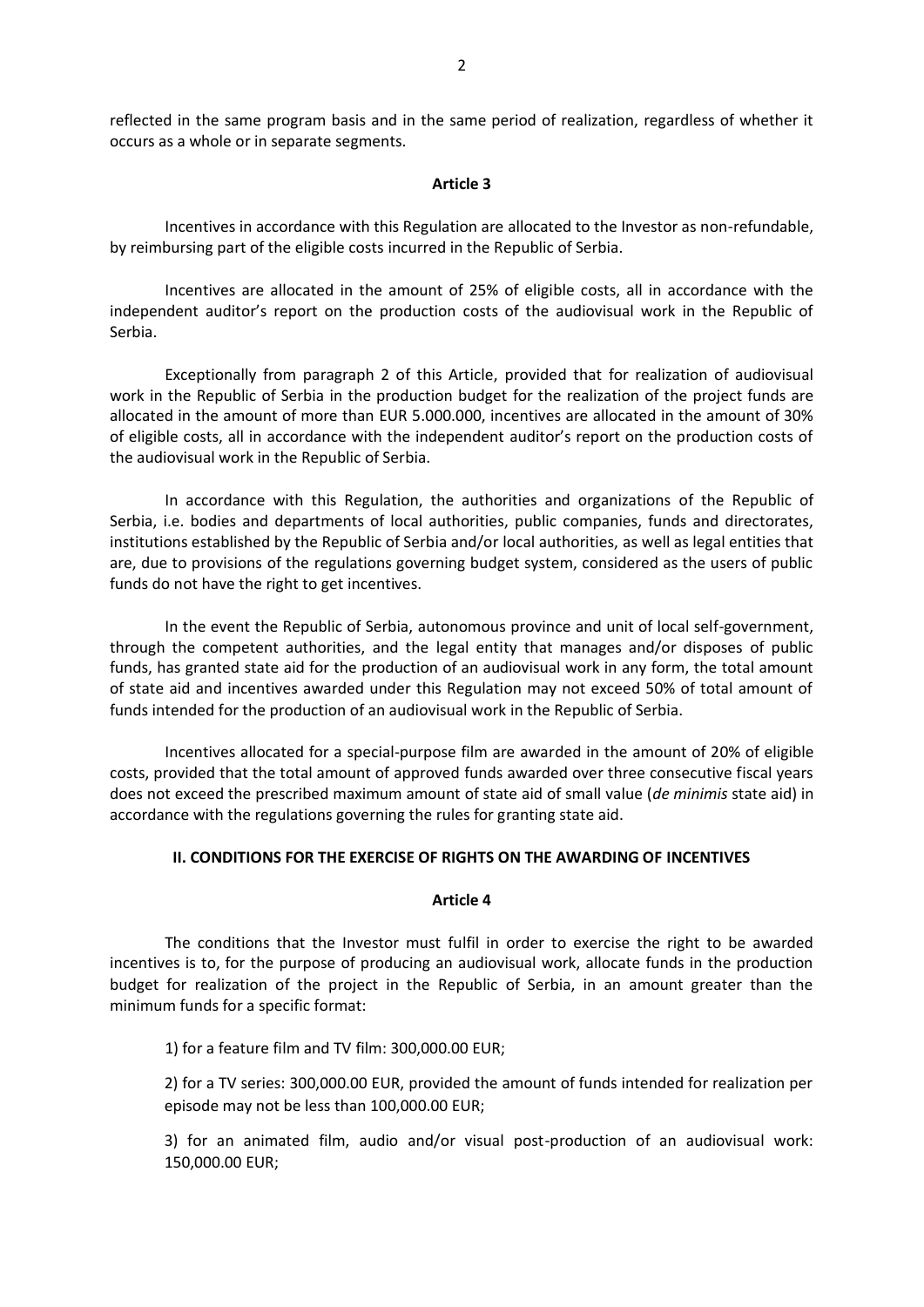5) for a documentary film and documentary TV program: 50,000.00 EUR.

The right to incentives can be achieved for the production of:

1) a feature film, TV film, feature-length documentary film and feature-length animated film that last at least 70 minutes;

2) a TV series of at least three episodes lasting a total of at least 120 minutes;

3) a documentary TV program lasting at least 40 minutes.

In addition to the conditions referred to in paragraph 1, item 4) of this Article, for the acquiring of the right to incentives for the production of a special-purpose film, it is necessary that its production is financed by one Investor, as well as that the realization of a special-purpose film is defined as a project under Article 2 item 6) of this Regulation.

# **Article 5**

The right to incentives referred to in Article 1 of this Regulation is unavailable to an Investor, i.e. Applicant:

1) against whom a previous bankruptcy proceeding, reorganization or liquidation has been initiated, in accordance with the regulations governing bankruptcy and liquidation;

2) who has matured and outstanding obligations on the basis of public revenues in the Republic of Serbia and other financial obligations towards the Republic of Serbia.

# **Article 6**

Incentives can be awarded for an audiovisual work:

1) that does not have content contrary to the moral, public order and public interest of the Republic of Serbia, does not violate the reputation of the Republic of Serbia, does not promote violation of human rights and hate speech;

2) which is in the format of a feature film, TV film, TV series, feature animated film, audio and/or visual post-production of an audiovisual work, special-purpose film, feature-length documentary films and documentaries;

3) whose production has commenced or whose production continues during the budget year in which the request for incentives is submitted.

The production of an audiovisual work must take place in accordance with the production calendar and shooting plan, and the Applicant must notify the Committee for Awarding Incentives within seven days on any deviations from the submitted production calendar and shooting plan. If there is a deviation of more than 30 days, the Agreement on Awarding Incentives is deemed to be terminated.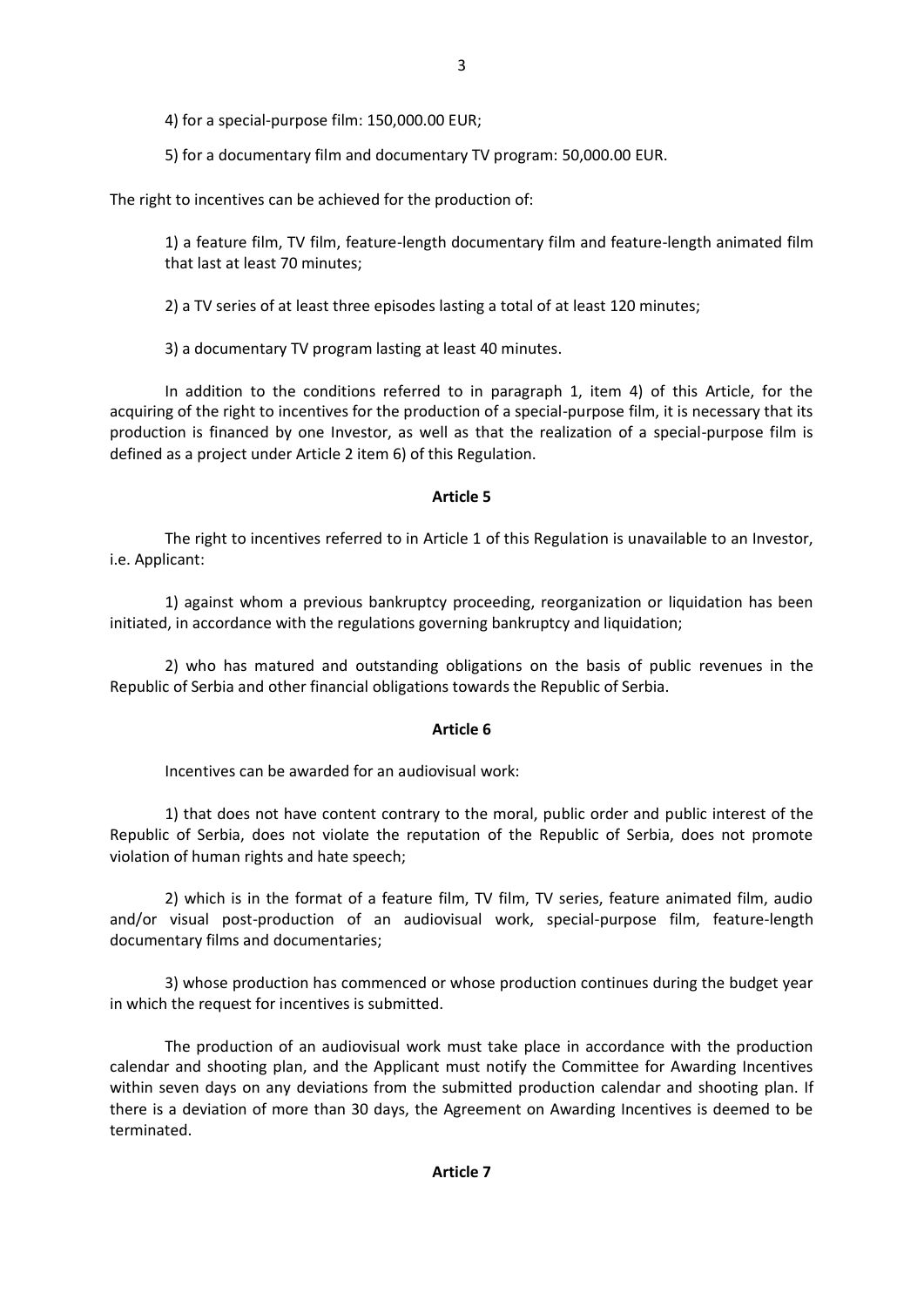The incentives are awarded on the basis of a continuously open public call for the awarding of incentives (hereinafter: Public Call), which is issued by the ministry in charge of economic affairs (hereinafter: the Ministry).

#### **Article 8**

Requests for the payment of incentives, submitted in accordance with this Regulation, for whose realization there are no funds available and planned for that purposes in Budget of Republic of Serbia for current year, shall be deemed to be requests for the following budget year.

### **III. COMPOSITION AND FORM OF THE COMMITTEE**

#### **Article 9**

The Government establishes the Committee for Awarding Incentives (hereinafter: the Committee) consisting of the President of the Committee and four members, namely: a representative of the ministry responsible for economic affairs who is also the President of the Committee and one representative each of the ministry responsible for cultural affairs, the ministry responsible for financial affairs, the Serbian Chamber of Commerce – Cinematography Group, and Film Centre Serbia.

The mandate of the Committee is two years.

A member of the Committee may not be in conflict of interest, which implies the following:

1) must not participate in the reviewing and decision-making regarding the application for work of which he is the Investor or associate in production;

2) must not be in the ownership or management structure of the legal entity that submits the application or be employed by that legal entity.

A member of the Committee who is in conflict of interest in accordance with paragraph 3 of this Article, shall immediately inform the Committee thereof and be exempted from further consideration and decision-making regarding the application.

The manner of work and decision-making of the Committee is regulated by the Rules of Procedure.

Administrative and technical affairs for the needs of the Committee are performed by Film Centre Serbia.

Members of the Committee are not entitled to a financial compensation for work in the Committee.

### **IV. APPLICATION FOR AWARDING INCENTIVES**

### **Article 10**

The application for the awarding of incentives is submitted to the Committee, through Film Centre Serbia, on the basis of the Public Call and includes the submission of the following documentation: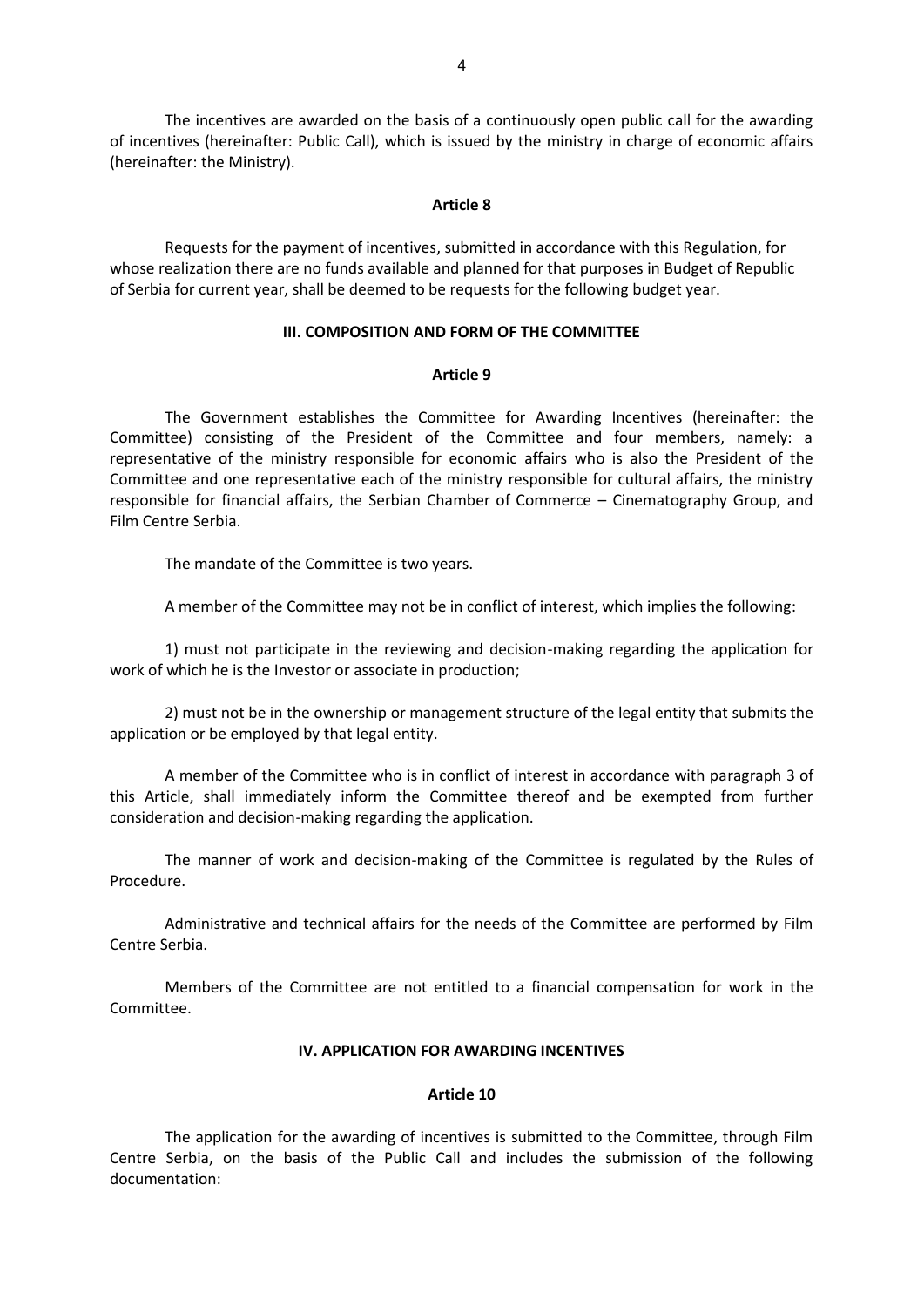1) filled out prescribed application form for the awarding of incentive funds to an investor who produces the audiovisual work in the Republic of Serbia;

2) synopsis and script of the audiovisual work, synopsis when it's a postproduction, or only project description for a special-purpose film

3) list of the important members of the team for the production of an audiovisual work (director, actors, etc.);

4) presentation of the production budget, showing the part of the budget for production in the Republic of Serbia expressed in dinars;

5) statement that the audiovisual work meets the requirements of Article 4 of this Regulation;

6) calendar of production of the audiovisual work in the Republic of Serbia;

7) shooting plan for the audiovisual work in the Republic of Serbia;

8) evidence that there are no grounds for refusal under Article 5 of this Regulation (Certificate of the Tax Administration, Business Registers Agency or any other competent register);

9) statement on the start of production of the audiovisual work in the Republic of Serbia;

10) statement as to whether *de minimis* aid has been received for the costs referred to in Article 2, item 3) of this Regulation, or for any other expenses in the current fiscal year and in the previous two fiscal years, or a statement whether the same project received any other state aid from any level of government and on what basis;

11) agreement based on which the audiovisual work is being produced in the Republic of Serbia in the name and on behalf of the Investor, or any other valid proof that the paid incentives will accrue to the Investor,, provided that the Applicant is a domestic legal or natural person who produces the audiovisual work in the Republic of Serbia on behalf of the Investor;

12) certified statement that the data in the documents are accurate and true;

13) other data and documentation stipulated by the Public Call.

The application and accompanying documents are submitted in the Serbian language or in a foreign language with a certified translation into the Serbian language.

The Applicant is obliged to prove that, on the day of submitting the application, at least 30% of the funds envisaged for the cost of production of the audiovisual work in the Republic of Serbia are provided.

At the request of the Committee, the Applicant is obliged to submit other information and documentation of relevance for the awarding of incentives.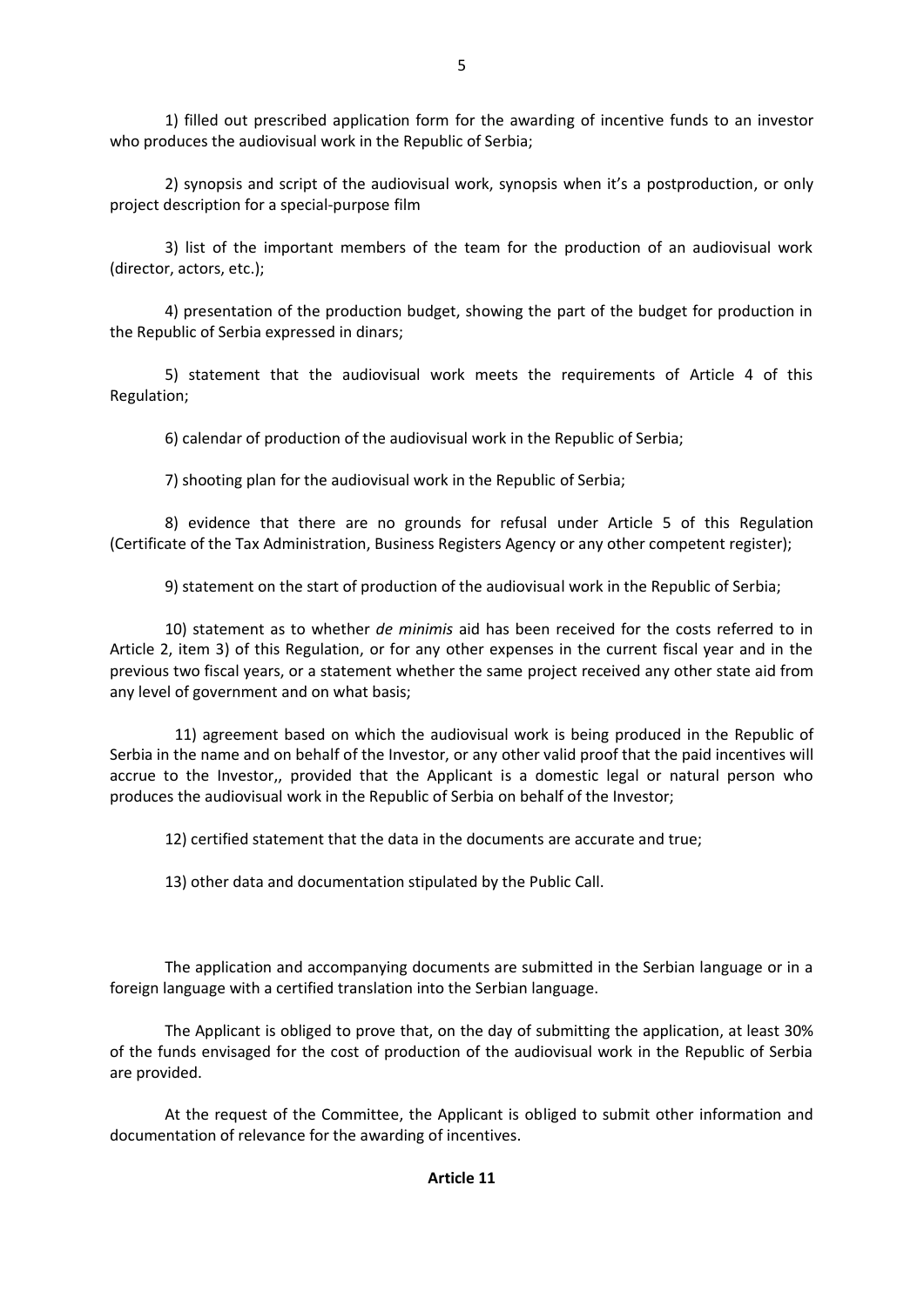The Committee evaluates each entered application for the awarding of incentives and determines whether the Investor and the audiovisual work fulfil the qualifying conditions for the awarding of incentives, i.e. whether the requirements of Articles 4-6. of this Regulation have been fulfilled, as well as whether all the documents prescribed in Article 10 of this Regulation have been submitted.

If, along with the application from paragraph 1 of this Article, all necessary documents provided for in Article 10 of this Regulation have not been submitted, the Committee shall act in accordance with the provisions of the law regulating general administrative procedure, which refers to the handling of incomplete applications.

## **Article 12**

After the Committee determines that the requirements of Articles 4-6. of this Regulation have been fulfilled, i.e. that all the documentation provided for in Article 10 of this Regulation has been submitted, the Committee shall issue the decision determining the fulfilment of the qualifying conditions and shall propose to the Ministry the conclusion of an agreement on the awarding of incentives.

The decision referred to in paragraph 1 of this Article shall be final.

# **V. AGREEMENT ON AWARDING INCENTIVES**

# **Article 13**

The Ministry signs the Agreement on Awarding Incentives (hereinafter: the Agreement) with the Applicant, within the scope of funds planned for these purposes by the Budget Law of the Republic of Serbia for the current budget year and in accordance with the provisions of the Law on the Budget System ("Official gazette of the Republic of Serbia", no. 54/09, 73/10, 101/10, 101/11, 93/12, 62/13, 63/13 - correction, 108/13, 142/14, 68/15 - other law, 103/15 , 99/16, 113/17, 98/18 and 31/19), in the part governing the responsibility for taking over obligations.

The Agreement specifies the deadlines, rights and obligations of the parties.

The documentation attached to the application, in accordance with Articles 10 and 16 of this Regulation is considered as an integral part of the Agreement.

The Agreement shall be deemed terminated in the following cases:

- if there has been a deviation from the submitted shooting plan and calendar for more than 30 days or any other significant deviation in the realization of the audiovisual work;

- if the Committee, during the procedure of reviewing the application for payment of incentives, determines that all the prescribed conditions have not been met;

- if provided for by written agreement of the parties before expiration of the agreed deadline;

- due to an objective inability to execute contractual obligations (force majeure, administrative measures, etc.) occurring on the side of one or both parties;

- if bankruptcy, liquidation or reorganization procedures are initiated against the Investor or the Applicant.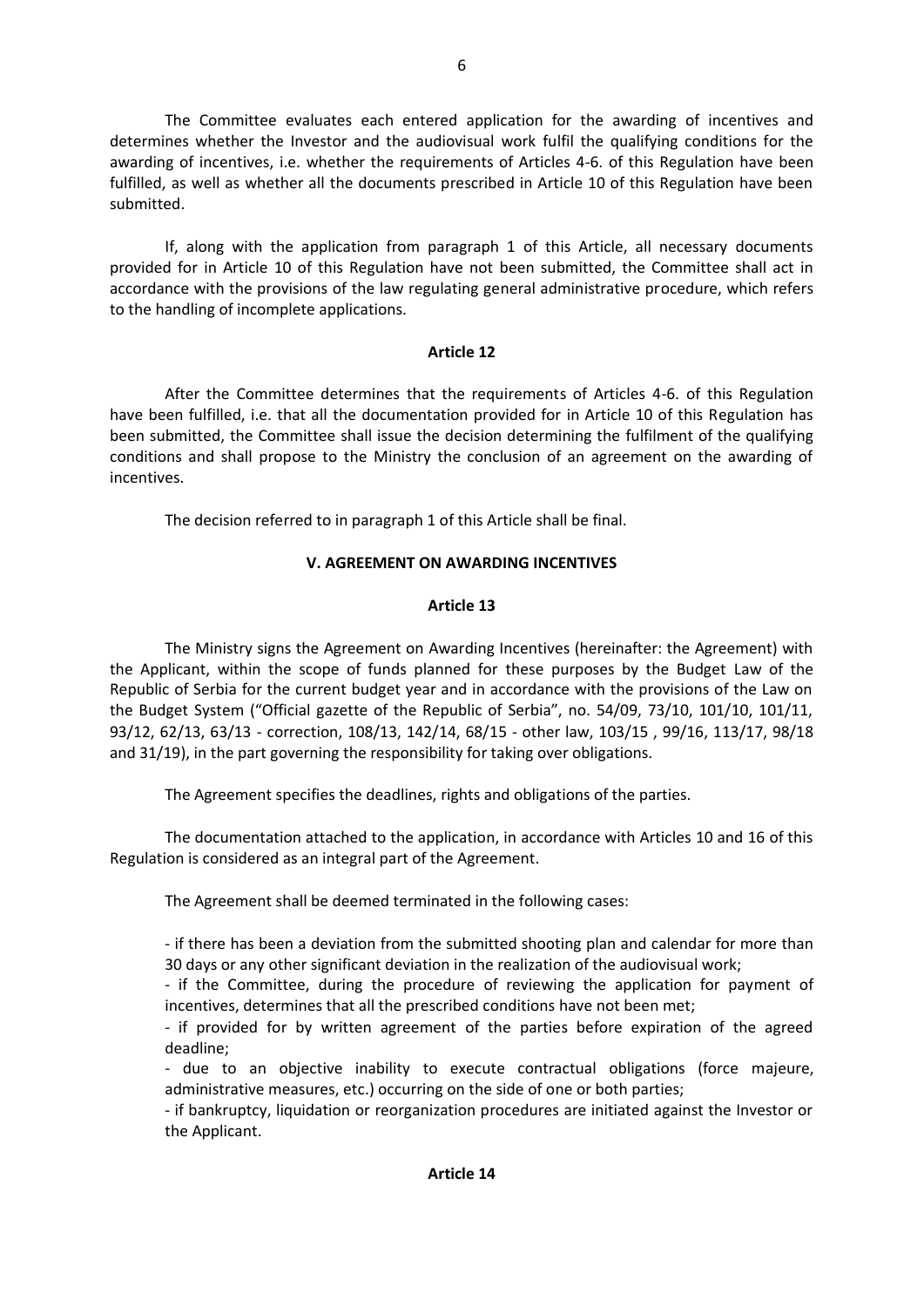The Ministry shall pay the approved amount of incentives if all the obligations provided for by this Regulation and the Agreement have been fulfilled.

## **VI. APPLICATION FOR PAYMENT OF INCENTIVES**

## **Article 15**

The application for payment of incentives shall be submitted to the Committee within 45 days after completion of the production of the audiovisual work in the territory of the Republic of Serbia.

In the event that production of the audiovisual work in the territory of the Republic of Serbia was finished before execution of the Agreement on awarding incentives from Article 13 of this Regulation, 45 days deadline, for application for payment of incentives, counts from the day of execution of that Agreement.

## **Article 16**

The application for payment of incentives shall be submitted to the Committee through Film Centre Serbia, in the prescribed form, accompanied by the following documentation:

1) an extract from the register maintained by the Business Registers Agency or any other competent register;

2) an independent auditor's report on the cost of production of the audiovisual work in the Republic of Serbia and the operations of the Investor, made for the purpose of submitting the application for payment of incentives in accordance with this Regulation and the Rulebook, and which is compiled on the basis of the complete record of production costs and total funds spent on the territory of the Republic of Serbia, as well as the evidence confirming these costs (invoices, contracts, bank statements from commercial banks with indication of payment made, etc.). The audit report is prepared on the basis of verification of all eligible costs and cannot be based on the sampling method, i.e. review only of certain documents;

3) number of special purpose account with the Treasury Department to which payment of incentives is to be made;

4) a certified statement that the production of the audiovisual work in the Republic of Serbia has been completed, and that the conditions prescribed by Article 20 of this Regulation have been fulfilled;

5) a certified statement that the data in the documents is correct and true.

The independent auditor's report referred to in paragraph 1 item 2) of this Article shall determine the amount of costs that qualify for the incentive.

At the request of the Committee, the Applicant is obliged to submit other data and documentation relevant to the payment of incentives.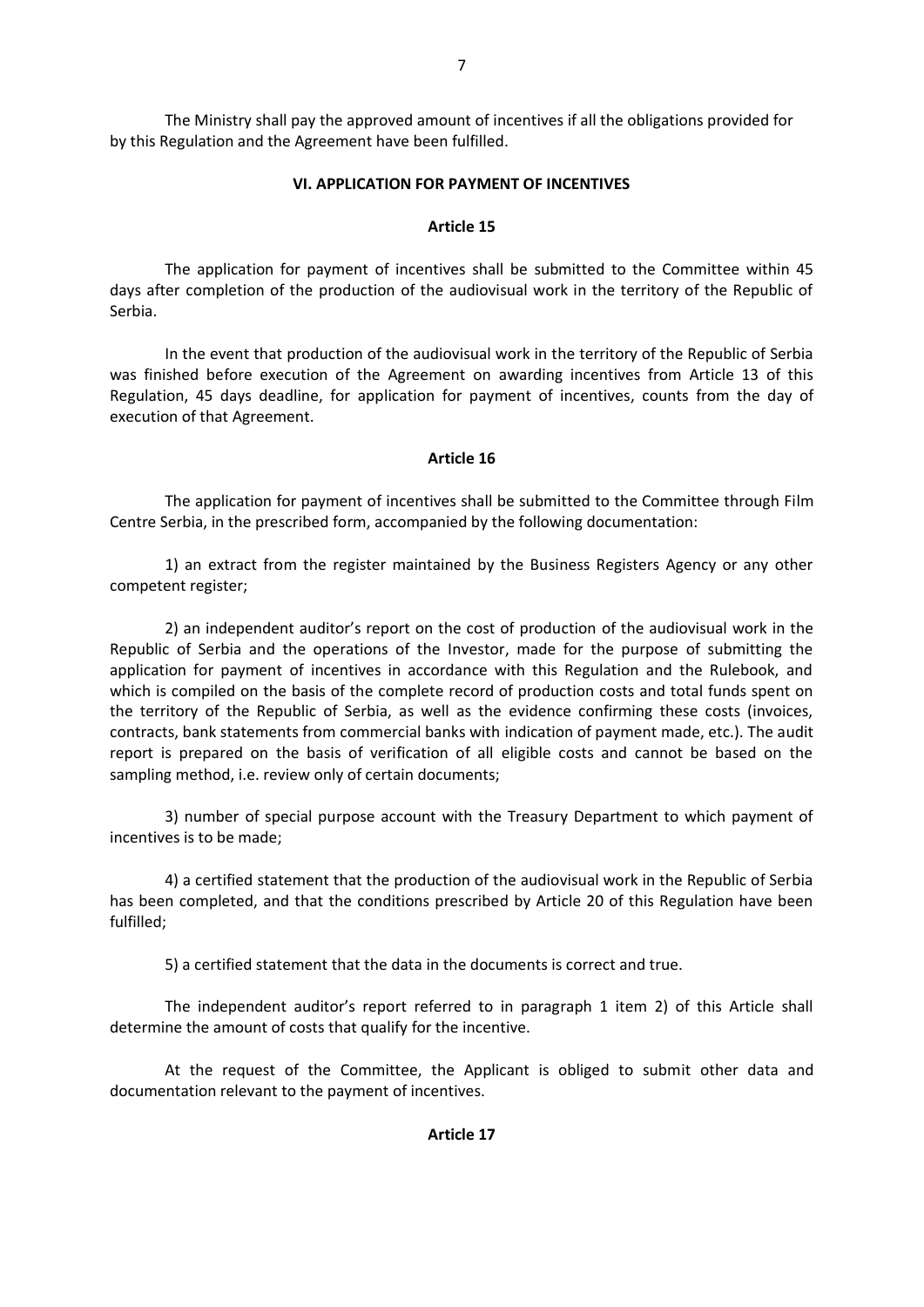The Committee, after execution of Agreement, evaluates each entered application for payment of incentives and determines whether all the prescribed conditions for the payment of incentives have been met.

If, together with the application referred to in paragraph 1 of this Article, all the necessary documents provided for in Article 16 of this Regulation have not been submitted, the Committee shall act in accordance with the provisions of the law governing general administrative procedure which relate to the handling of incomplete requests.

If all the requirements of paragraph 1 of this Article are fulfilled, the Committee shall render the decision determining the fulfilment of conditions, propose to the Ministry to render the appropriate decision as the basis for payment of incentives and adopt a report on the fulfilment of the conditions for payment.

The decision referred to in paragraph 3 of this Article is final.

### **Article 18**

The incentives are paid to the account of the Applicant – a special dedicated account with the Treasury Department.

The incentives shall be paid within 60 days from the date of the final decision of the Ministry referred to in Article 17 paragraph 3 of this Regulation.

If the incentives are paid to the account of the Applicant who is a domestic legal or natural person who, in the name and on behalf of the Investor, produces the audiovisual work in the Republic of Serbia, the Applicant is obliged to, within 10 days from the date of payment of incentives in the sense of paragraph 1 of this Article, transfer the amount of funds paid to the Investor and furnish the Ministry proof thereof.

In the event of failure to fulfill the obligation from paragraph 3 of this Article, the Applicant is obliged to refund the paid incentives to the budget of the Republic of Serbia with statutory default interest calculated from the date of payment of incentives to the account of the Applicant until the date of refund of the amounts of paid funds.

### **VII. ELIGIBLE COSTS**

### **Article 19**

The following are recognized as qualified (eligible) costs:

1) costs related to the production of the audiovisual work that have been incurred and paid to legal or natural persons in the territory of the Republic of Serbia in connection with the goods procured and services provided, use of locations, payment of fees to members of the team who are citizens of the Republic of Serbia or foreigners who have a stay of at least one year in the territory of the Republic of Serbia, in accordance with the regulations of the Republic of Serbia;

2) costs incurred in connection with the use of goods or the renting of movable and immovable property can only be recognized if the goods or movable and immovable property are owned by legal or natural persons from the territory of the Republic of Serbia.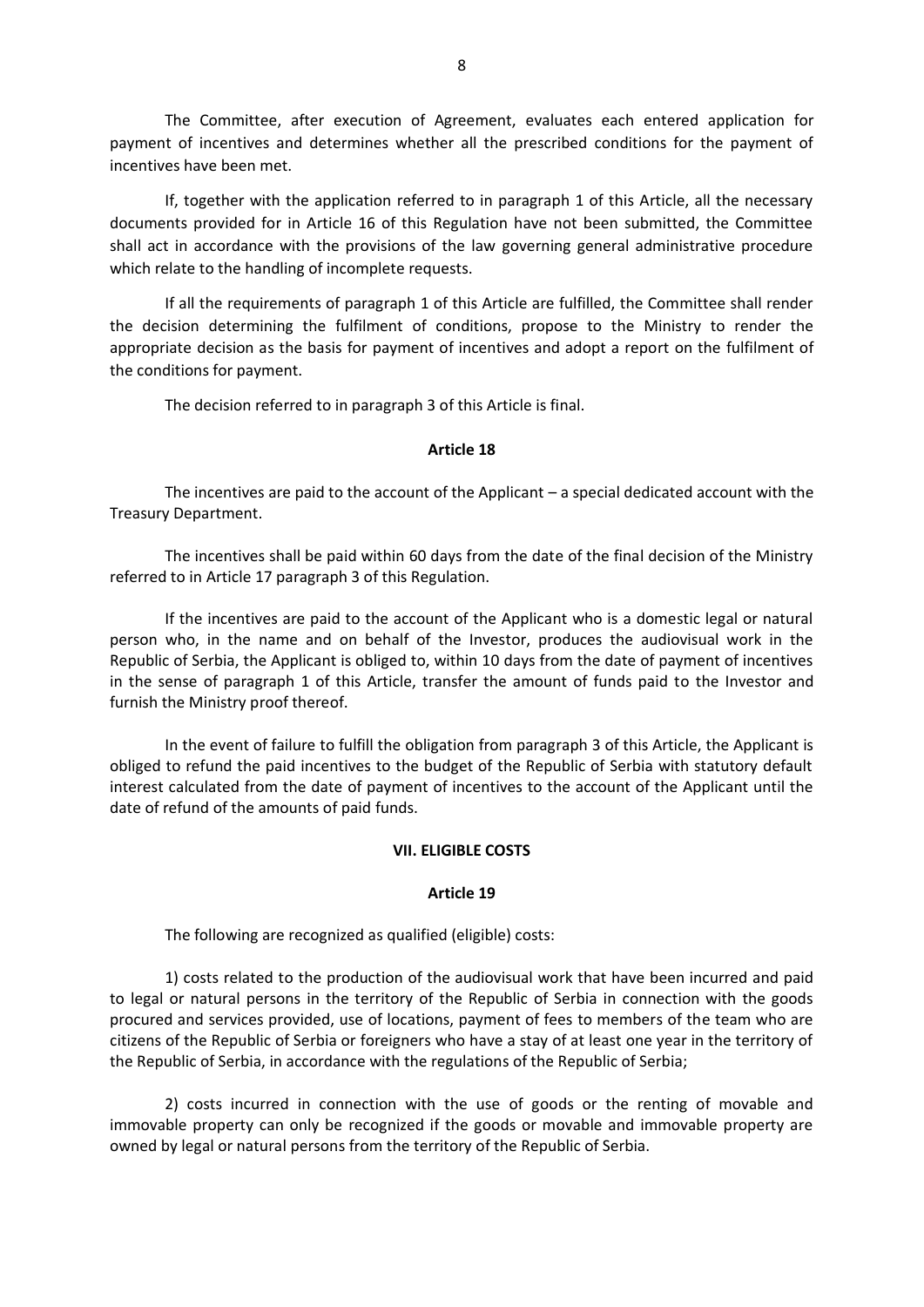Costs that are specifically not recognized as eligible costs incurred in connection with the production of audiovisual works are: marketing costs, costs related to the purchase of real estate, distribution costs and costs of value added tax.

The types and contents of the explanation of eligible, as well as non-eligible costs and forms of the application for awarding and payment of incentives, are specified in more detail by the Minister in charge of economic affairs.

## **VIII. INFORMATION THAT THE REPUBLIC OF SERBIA SUPPORTED THE PRODUCTION OF THE AUDIOVISUAL WORK AND SUPERVISION OVER THE PRODUCTION OF THE AUDIOVISUAL WORK**

### **Article 20**

The audiovisual work for whose production incentives have been acquired in accordance with this Regulation must contain information that the Republic of Serbia has financially supported the production of the subject audiovisual work in the appropriate visible place, in all versions, copies and when presented in different markets, as well as logo Serbia Creates Film, i.e. information on the financial support of the Republic of Serbia, and logo Serbia Creates Film shall be prominently displayed in all marketing activities related to the promotion of the audiovisual work.

Investor is obliged, upon request of the Committee, enables supervision over production of audiovisual work for whose production incentives have been acquired in accordance with this Regulation, as well as to, upon request of the Committee and competent bodies and representatives of Republic of Serbia, enables insight into the realization process of audiovisual work in the territory of Republic of Serbia.

## **IX. TRANSITIONAL AND FINAL PROVISIONS**

## **Article 21**

Those procedures for the awarding and payment of incentives which have commenced but have not been completed until the date of entry into force of this Regulation, shall be enforced in accordance with the Regulation on Incentives to the Investor to Produce an Audiovisual Work in the Republic of Serbia ("Official gazette of the Republic of Serbia" No. 10/18).

## **Article 22**

By entry into force of this Regulation, the Regulation on Incentives to the Investor to produce an Audiovisual work in the Republic of Serbia ("Official gazette of the Republic of Serbia" No. 10/18) is no longer valid, except provision of Article 3, para. 5 and Article 4, para. 1 point 4, of that Regulation, that shall remain in force until 31 December 2019.

The Rulebook on the Types and Contents of the explanation of eligible and non-eligible costs and the form of the application for payment of incentives to the Investor who is producing an audiovisual work in the Republic of Serbia ("Official gazette of the Republic of Serbia" No. 39/18) shall remain in force until the adoption of the bylaw referred to in Article 19 paragraph 3 of this Regulation.